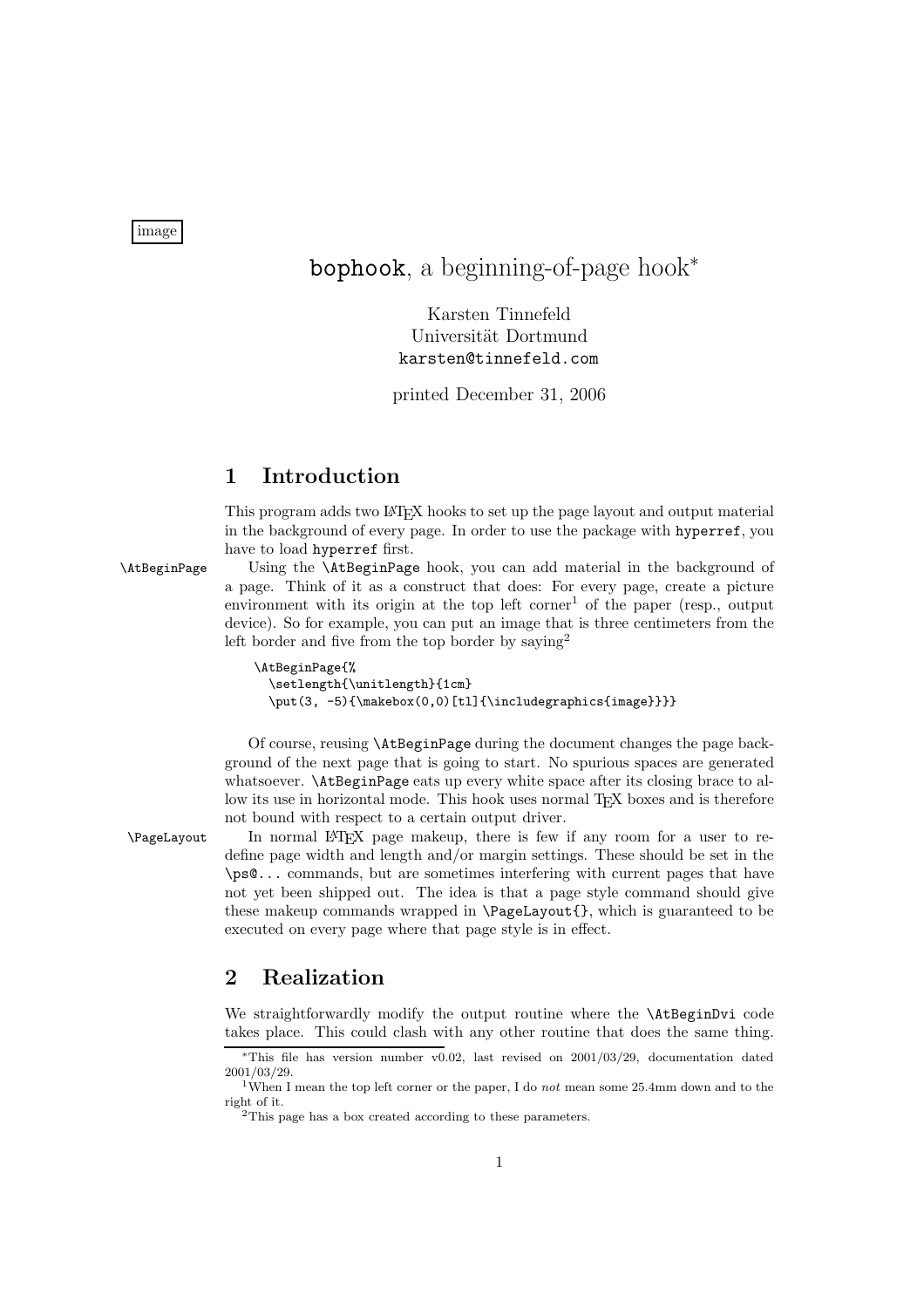| image                           | Caveat emptor.<br>Start by ignoring all options.<br>1 \ProcessOptions \relax                                                                                                                                                                                                                                                                                                                                                                                                                         |
|---------------------------------|------------------------------------------------------------------------------------------------------------------------------------------------------------------------------------------------------------------------------------------------------------------------------------------------------------------------------------------------------------------------------------------------------------------------------------------------------------------------------------------------------|
| <i><u><b>NageLayout</b></u></i> | The <b>\PageLayout</b> command just stores its argument in a global variable, which is<br>initialized with the empty value.<br>2\newcommand*{\PageLayout}[1]{\gdef\BH@pagelayout{#1}\ignorespaces }<br>3 \let \BH@pagelayout \relax                                                                                                                                                                                                                                                                  |
| <b>\AtBeginPage</b>             | Likewise does \AtBeginPage.<br>4 \newcommand*{\AtBeginPage}[1]{\gdef\BH@originpic{#1}\ignorespaces }<br>5 \let \BH@originpic \relax                                                                                                                                                                                                                                                                                                                                                                  |
|                                 | The hyperref package does a lot of modification to the L <sup>A</sup> T <sub>F</sub> X kernel. Prepare<br>for the case that it is loaded. Note that it has to be loaded prior to bophook!<br>We check the original definition of the internal begin-dvi hook. In case this<br>has been modified, either by a new kernel or another style file, a warning will be<br>issued.                                                                                                                          |
|                                 | 6\@ifpackageloaded{hyperref}{%<br>\CheckCommand*\@begindvi{%<br>7<br>\unvbox \@begindvibox<br>8<br>\ifHy@pageanchor<br>9<br><i><u><b>Ohyperfixhead</b></u></i><br>10<br>\global\let \@begindvi \@hyperfixhead<br>11<br>\else<br>12<br>\global\let \@begindvi \HyPL@EveryPage<br>13<br>14<br>\CheckCommand*\@begindvi{%<br>15<br>\unvbox \@begindvibox<br>16<br>\global\let \@begindvi \@empty}}<br>17                                                                                                |
| <i><b>\@begindvi</b></i>        | Having verified, that it is like it should have been, we insert our own code.<br>\AtBeginDvi-code is still executed on the first page before the \AtBeginPage-<br>code of page 1. No provision is taken (as it was) that <b>\AtBeginDvi</b> -code might<br>create typeset output.<br>hyperref performs different actions according to a switch. This behaviour<br>is initiated at the start of the first page. We record it for reference in<br>\@BH@originpic.                                      |
|                                 | 18 \let \BH@hyperpageaction \@empty<br>19 \@ifpackageloaded{hyperref}{%<br>\renewcommand*\@begindvi{%<br>$20\,$<br>21<br>\unvbox \@begindvibox<br>22<br>\ifHy@pageanchor<br><i><u><b>Nehyperfixhead</b></u></i><br>23<br>\BH@originprint<br>24<br>\global\let \BH@hyperpageaction \@hyperfixhead<br>25<br>\else<br>26<br>\BH@originprint<br>27<br>\global\let \BH@hyperpageaction \HyPL@EveryPage<br>$\bf 28$<br>\fi<br>29<br>\global\let \@begindvi \BH@originprint<br>30<br>}}{% no hyperref<br>31 |